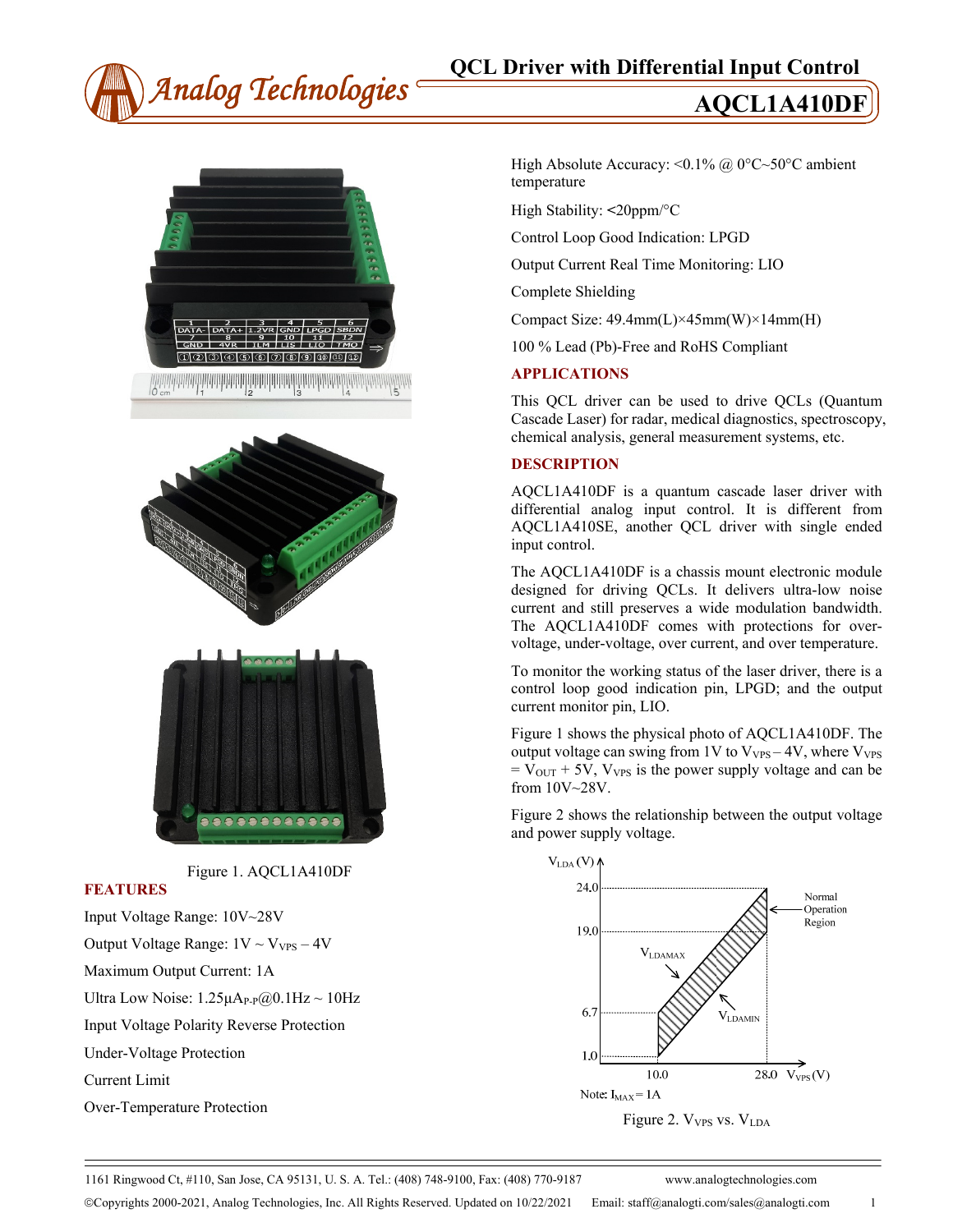

**AQCL1A410DF**

| Pin#           | <b>Pin Name</b> | Port Type      | Description                                                                                                                                                                                                                                                                                                                                                                                             |  |
|----------------|-----------------|----------------|---------------------------------------------------------------------------------------------------------------------------------------------------------------------------------------------------------------------------------------------------------------------------------------------------------------------------------------------------------------------------------------------------------|--|
| $\mathbf{1}$   | DATA-           | Analog input   | The negative node of differential input signal.                                                                                                                                                                                                                                                                                                                                                         |  |
| $\overline{c}$ | DATA+           | Analog input   | The positive node of differential input signal.                                                                                                                                                                                                                                                                                                                                                         |  |
| 3              | 1.2VR           | Analog output  | Internal reference voltage.                                                                                                                                                                                                                                                                                                                                                                             |  |
| 4              | <b>GND</b>      | Signal ground  | Signal ground. Connect this pin to the signal ground of ADCs, DACs, and the signal<br>sources.                                                                                                                                                                                                                                                                                                          |  |
| 5              | <b>LPGD</b>     | Digital output | Loop good indication. When outputting a high logic level 5V, it indicates the control<br>loop works properly, i.e. the output current equals the set-point value; outputting a logic<br>low level indicates there is something wrong in the control loop, such as open circuit,<br>output current equals zero, etc.                                                                                     |  |
| 6              | <b>SBDN</b>     | Digital input  | This is a duplex pin: when it is pulled down $\leq 0.4V$ , the controller is put into<br>Shut-down Mode; when setting this pin to between 1.2V to 2.5V, the controller is set to<br>Stand-by Mode. In this mode, the voltage reference is still working; when setting it<br>to >2.64V to VPS voltage, the controller goes to On Mode. There is an internal $20M\Omega$<br>pull up resistor tied to VPS. |  |
| $\overline{7}$ | <b>GND</b>      | Signal ground  | Signal ground. Connect this pin to the signal ground of ADCs, DACs, and the signal<br>sources.                                                                                                                                                                                                                                                                                                          |  |
| 8              | 4VR             | Analog output  | Voltage Reference 4.096V output. It can be used by external POTs (Potentiometer),<br>DACs and/or ADCs for setting the LIS. Under Stand-by Mode, this pin is still working.                                                                                                                                                                                                                              |  |
| 9              | <b>ILM</b>      | Analog input   | Laser current limit set. 0V to 4.096 V sets the laser current limit from 0 to 1A linearly.<br>The internal input impedance is 1M.                                                                                                                                                                                                                                                                       |  |
| 10             | <b>LIS</b>      | Analog output  | Laser current setting indication. 0V to 4.096 V indicates the laser current is set from 0 to<br>1A linearly.                                                                                                                                                                                                                                                                                            |  |
| 11             | <b>LIO</b>      | Analog output  | Laser current output indication. 0V to 4.096 V indicates the laser current from 0 to 1A<br>linearly.                                                                                                                                                                                                                                                                                                    |  |
| 12             | <b>TMO</b>      | Analog output  | The controller internal temperature indication output. It can be used for sensing the actual<br>temperature of the controller to avoid over-heating. 0V to 4V represents the controller<br>temperature from $-55^{\circ}$ C to 125 $^{\circ}$ C.                                                                                                                                                        |  |

Table 1. Terminal Block Connector 1 Pin Function Descriptions

Table 2. Terminal Block Connector 4 Pin Function Descriptions

| Pin# | <b>Pin Name</b> | Port Type     | <b>Description</b>                                                                                                                                          |  |
|------|-----------------|---------------|-------------------------------------------------------------------------------------------------------------------------------------------------------------|--|
|      | <b>LDA</b>      | Analog output | Laser diode anode. Connect it to the anode of the laser diode.                                                                                              |  |
| 2    | <b>LDC</b>      | Analog output | Laser diode cathode. Connect it to the cathode of the laser diode. This pin is internally<br>connected to PGND and GND, thus its voltage potential is zero. |  |
| 3    | <b>GND</b>      | Signal ground | Signal ground. Connect this pin to the signal ground of ADCs, DACs, and the signal<br>sources.                                                              |  |
| 4    | <b>PGND</b>     | Power ground  | Power ground pin. Connect it directly to power supply return rail.                                                                                          |  |
| 5    | <b>VPS</b>      | Power input   | Power supply voltage. The driver works from 10V to 28V.                                                                                                     |  |

1161 Ringwood Ct, #110, San Jose, CA 95131, U. S. A. Tel.: (408) 748-9100, Fax: (408) 770-9187 www.analogtechnologies.com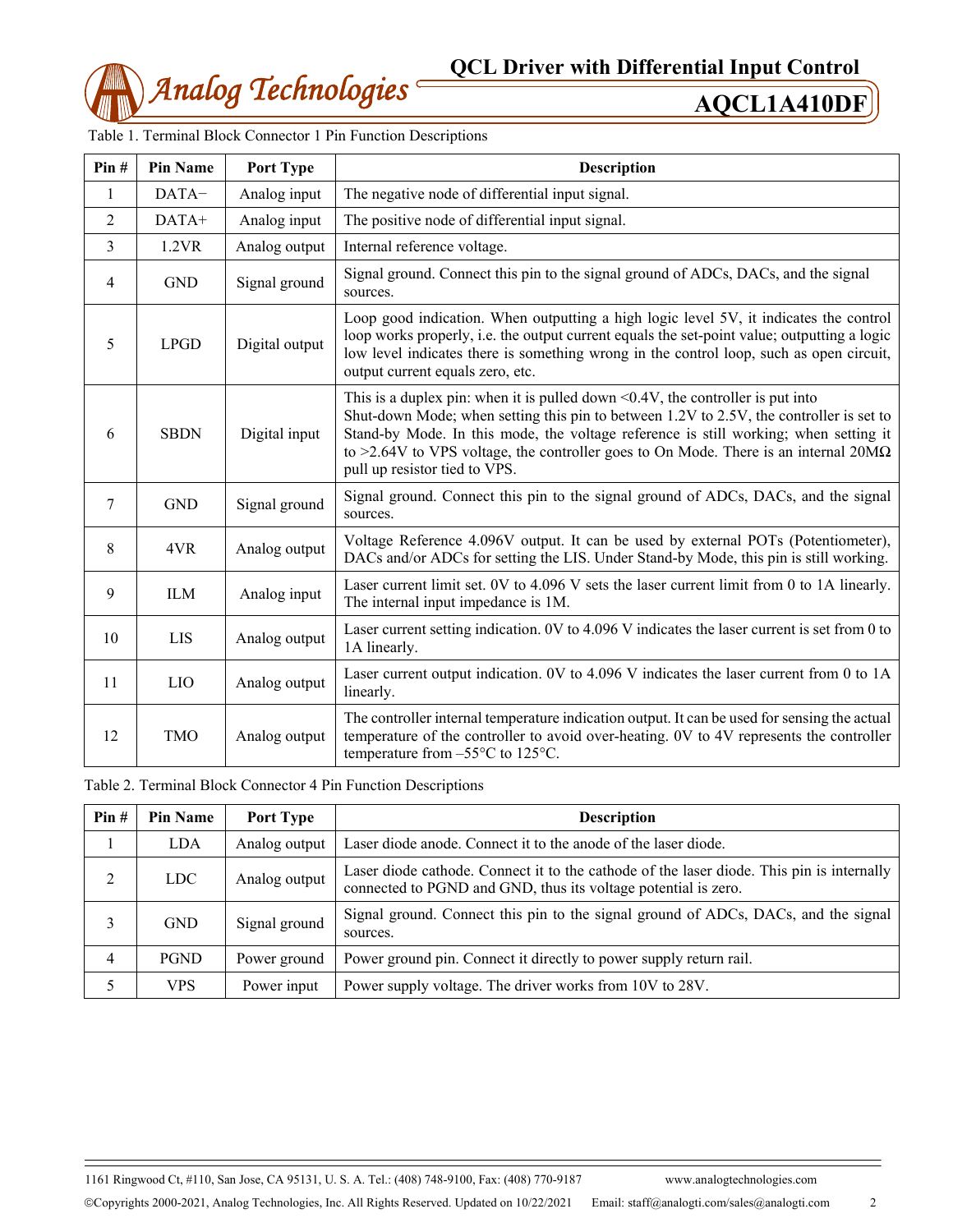**AQCL1A410DF**

Table 3. Competition Comparison

| <b>Parameter</b>                            | <b>Competition QCL driver</b> | <b>ATI QCL driver</b>               |
|---------------------------------------------|-------------------------------|-------------------------------------|
| <b>Number of power supplies</b><br>required | $\overline{2}$                |                                     |
| Input voltage range                         | 25V                           | $10 - 28V$                          |
| Output voltage range                        | 5V                            | $1V \sim V_{VPS} - 4V$              |
| Over current protection                     | N <sub>0</sub>                | Yes                                 |
| <b>Polarity reverse protection</b>          | N <sub>0</sub>                | Yes                                 |
| <b>Size</b>                                 | $140\times166\times58$ mm     | $50\times45\times14$ mm             |
| Weight                                      | 1,000g                        | 45g                                 |
| Price                                       | \$1,700                       | <half above<="" of="" th=""></half> |

#### **SPECIFICATIONS**

Table 4. Characteristics  $(T_A = 25^{\circ}C)$ 

| <b>Parameter</b>                                            | <b>Symbol</b>                                                                    | <b>Conditions</b>                    | Min.             | Typ. | Max.             | <b>Units</b>  |  |
|-------------------------------------------------------------|----------------------------------------------------------------------------------|--------------------------------------|------------------|------|------------------|---------------|--|
| Control SBDN Pin (#6 of Terminal Block Connector 1)         |                                                                                  |                                      |                  |      |                  |               |  |
|                                                             | $V_{SBDN-ON}$                                                                    |                                      | 2.64             |      | V <sub>VPS</sub> | V             |  |
|                                                             | VSBDN-STANDBY                                                                    |                                      | 1.2              |      | 2.5              | V             |  |
|                                                             | $V_{SBDN\text{-}OFF}$                                                            |                                      | $\theta$         |      | 0.4              | V             |  |
|                                                             | $VSBDN-SB-HI$<br>Going up from Standby to On<br>threshold voltage                |                                      | 2.508            |      | 2.64             | V             |  |
| <b>SBDN</b> Voltage                                         | $V_{SBDN-SB-LOW}$<br>Going down from On to<br>Standby threshold voltage          |                                      | 2.5              |      | 2.6              | V             |  |
|                                                             | $VSBDN-OFF-HI$<br>Going up from Off to Standby<br>threshold voltage              |                                      |                  |      | 1.2              | V             |  |
|                                                             | V <sub>SBDN-OFF-LOW</sub><br>Going down from Standby to<br>Off threshold voltage |                                      | 0.4              |      |                  | V             |  |
| Pull-up Resistor to VPS                                     |                                                                                  |                                      |                  | 20   |                  | $M\Omega$     |  |
| Current Setting LIS Pin (#10 of Terminal Block Connector 1) |                                                                                  |                                      |                  |      |                  |               |  |
| <b>Current Set Voltage</b>                                  |                                                                                  |                                      | $\boldsymbol{0}$ |      | 4.096            | $\mathbf V$   |  |
| Output LDA Pin (#1 of Terminal Block Connector 2)           |                                                                                  |                                      |                  |      |                  |               |  |
| Output Voltage                                              | V <sub>LDA</sub>                                                                 |                                      | 1                |      | $V_{VPS} - 4$    | V             |  |
| <b>Output Current</b>                                       | <b>I</b> LDA                                                                     |                                      | $\mathbf{0}$     |      | $\mathbf{1}$     | A             |  |
| Output Current Noise                                        | I <sub>NLDA</sub>                                                                | Peak-to-peak value,<br>0.1Hz to 10Hz |                  | 0.5  |                  | $\mu A_{P-P}$ |  |
| Minimum Dropout Voltage                                     | $V_{VPS} - V_{LDA}$                                                              |                                      |                  | 4    |                  | V             |  |

1161 Ringwood Ct, #110, San Jose, CA 95131, U. S. A. Tel.: (408) 748-9100, Fax: (408) 770-9187 www.analogtechnologies.com

Copyrights 2000-2021, Analog Technologies, Inc. All Rights Reserved. Updated on 10/22/2021 Email: staff@analogti.com/sales@analogti.com 3

 $\equiv$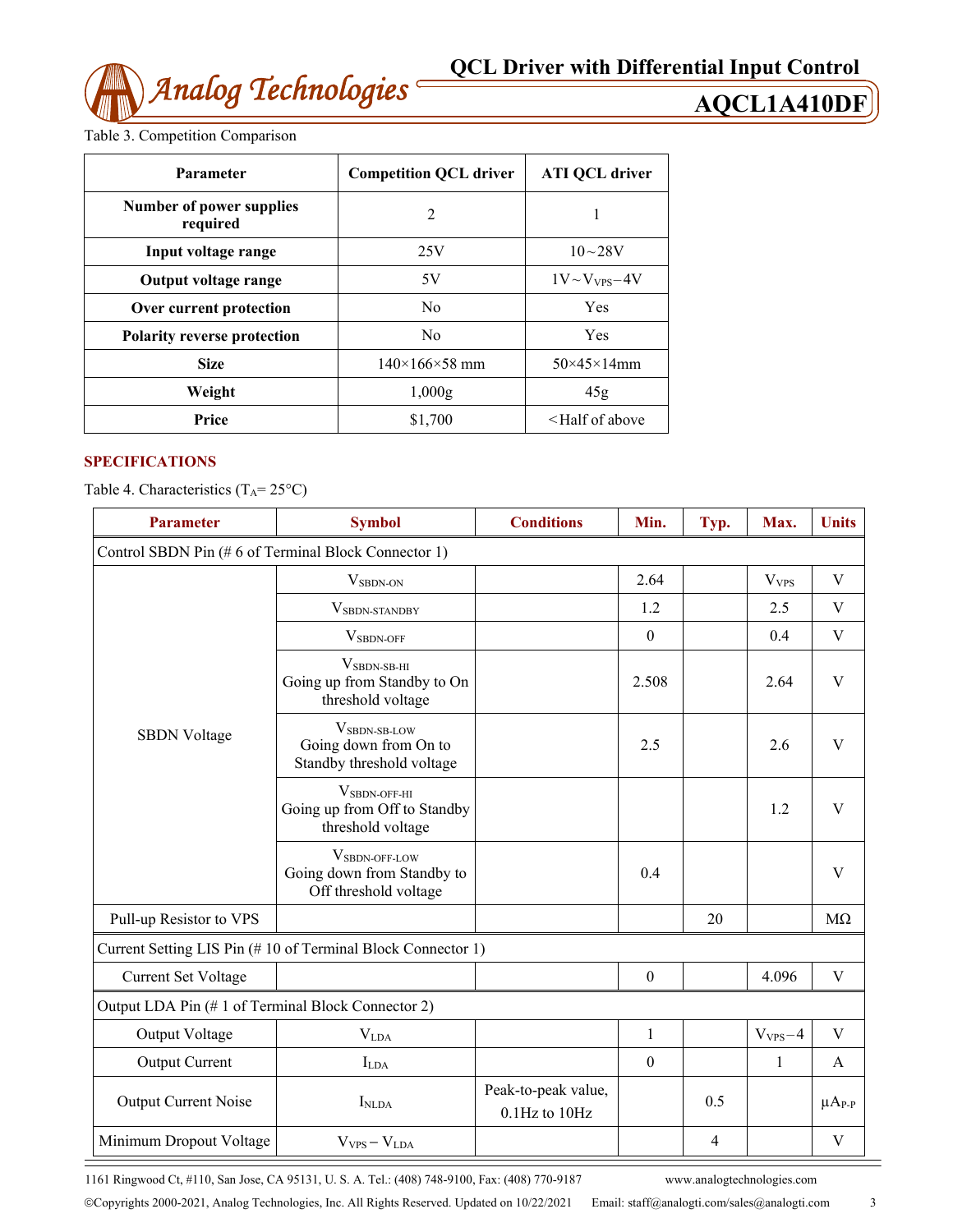## *Analog Technologies* **QCL Driver with Differential Input Control**

| Anawy Icennowyies                                              |                               |                   |          | <b>AQCL1A410DF</b> |      |                 |
|----------------------------------------------------------------|-------------------------------|-------------------|----------|--------------------|------|-----------------|
| <b>Parameter</b>                                               | <b>Symbol</b>                 | <b>Conditions</b> | Min.     | Typ.               | Max. | <b>Units</b>    |
| <b>Operating Ambient</b><br><b>Temperature Range</b>           | $T_A$                         |                   | $-40$    |                    | 65   | $\rm ^{\circ}C$ |
| Large Signal Bandwidth                                         | $f_{lg}$                      |                   |          |                    |      | <b>MHz</b>      |
| Small Signal Bandwidth                                         | $\rm f_{\rm sm}$              |                   |          |                    |      | <b>MHz</b>      |
| Small Signal Rise and Fall<br>Times                            | $t_{\rm smr}, t_{\rm smf}$    |                   |          | 350                |      | ns              |
| Large Signal Rise and Fall<br>Times                            | $t_{\rm lgr}$ , $t_{\rm lgf}$ |                   |          | 350                |      | ns              |
| Power Supply Input VPS Pin (# 5 of Terminal Block Connector 2) |                               |                   |          |                    |      |                 |
| <b>Input Voltage Range</b>                                     | V <sub>VPS</sub>              |                   | 10       |                    | 28   | V               |
| Input Current                                                  | I <sub>VPS</sub>              |                   | $\theta$ |                    | 600  | mA              |

#### **APPLICATIONS INFORMATION**

Voltage can be input through Mini-USB or LIS. Figure 3 shows the connection for the Mini-USB. Figure 4 shows the pin locations of this QCL driver.

USB Differential Input



Figure 3. Connecting DAC Board to the QCL Driver AQCL1A410DF

Table 5.  $V_{IN^+}$ ,  $V_{IN^+}$  &  $I_{OUT}$ 

| $\rm V_{\rm IN+}$ | $V_{IN}$ | $\rm V_{\rm LIS}$ | $I_{\rm{OUT}}$     |
|-------------------|----------|-------------------|--------------------|
| 1.2V              | 0V       | 4.096V            | 1 A                |
| 0.6V              | 0.6V     | 2.048V            | 500 <sub>m</sub> A |
| ОV                | 1 2V     | 0V                | 0A                 |

$$
V_{LIS} = \frac{2.048}{1.2} (V_{IN+} - V_{IN-}) + 2.048V
$$

$$
I_{OUT} = \frac{V_{LIS}}{4.096V} \times 1A
$$

VLIS: The voltage for setting the laser current.

 $V_{IN+}$ : The positive node of Mini-USB differential input signal.

 $V_{IN}$ : The negative node of Mini-USB differential input signal.

I<sub>OUT</sub>: The output current.

Insert the screwdriver into the upper card slot, and the lower card slot should be inserted with a power cord with a bare core ( $\varphi$ =1.5mm  $\pm$ 0.2mm; L=7.5mm  $\pm$ 0.2mm).



Figure 4. Top View of AQCL1A410DF

Copyrights 2000-2021, Analog Technologies, Inc. All Rights Reserved. Updated on 10/22/2021 Email: staff@analogti.com/sales@analogti.com 4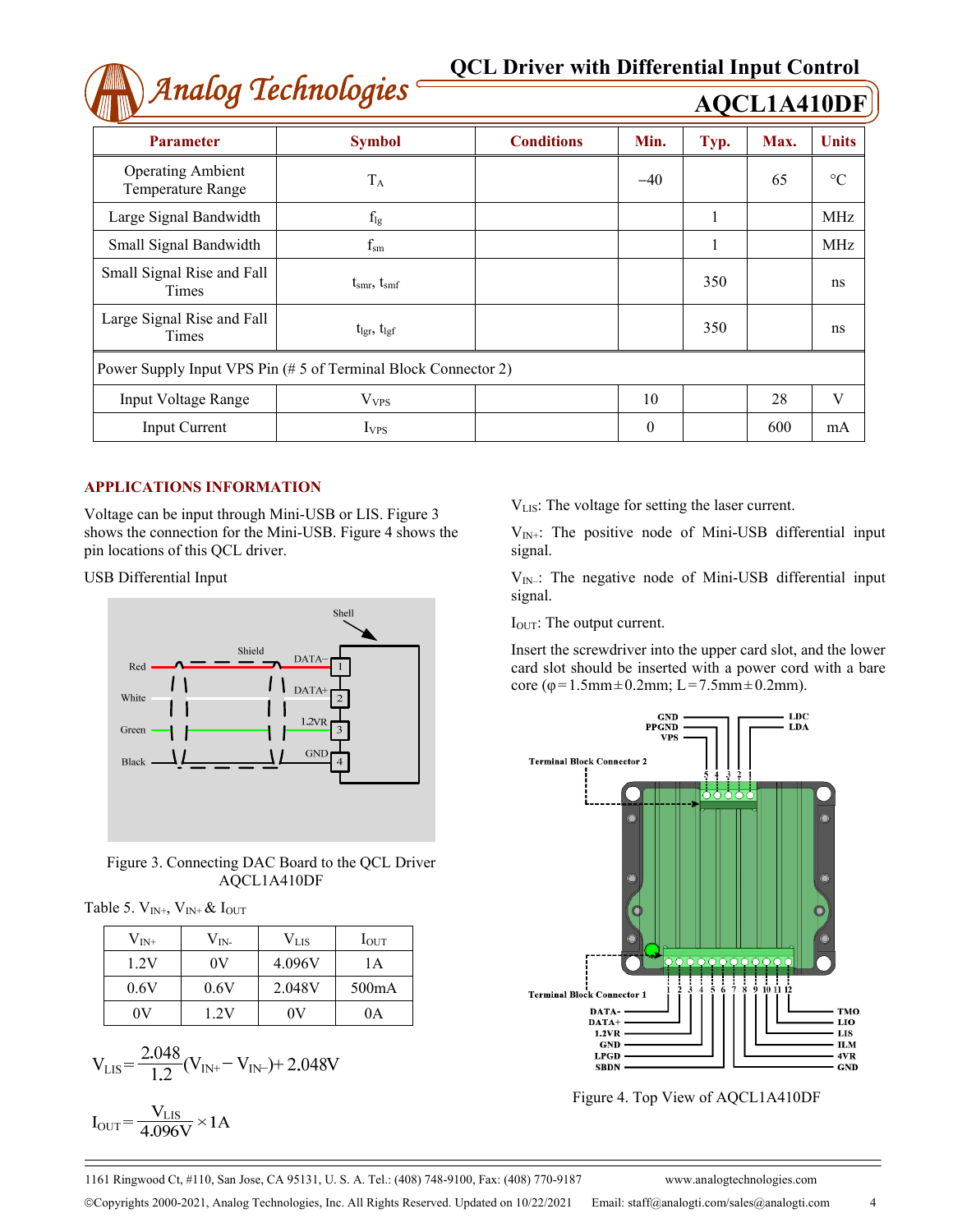

**AQCL1A410DF**

#### **MECHANICAL DIMENSIONS**





|  | Left View   Top View   Right View |
|--|-----------------------------------|
|  | Init: mm                          |

Figure 5. Dimensions of AQCL1A410DF

#### **ORDERING INFORMATION**

Table 6. Unit Price

| Part #      | $1 - 9$ (pcs) | $\geq$ 10 (pcs) |  |
|-------------|---------------|-----------------|--|
| AQCL1A410DF | \$599         | \$549           |  |